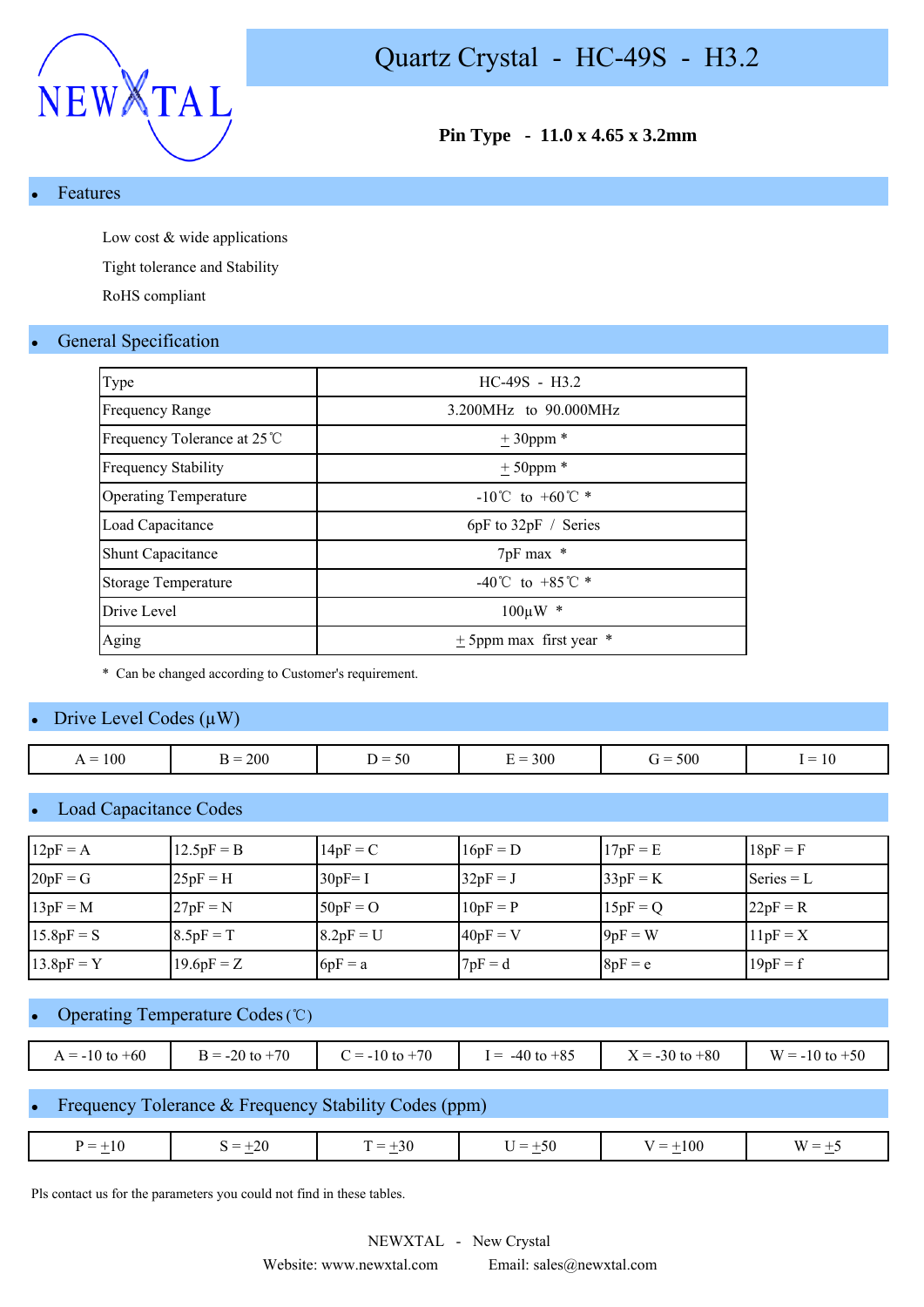# Quartz Crystal - HC-49S - H3.2

# Frequency Stability vs. Operating Temperature

|                                               | $\pm 10$ ppm  | $\pm 20$ ppm | $\pm 30$ ppm | $\pm$ 50ppm      | $\pm 100$ ppm |
|-----------------------------------------------|---------------|--------------|--------------|------------------|---------------|
| $-10^{\circ}$ C - $+60^{\circ}$ C             | $(\,\cdot\,)$ | $(\bullet)$  |              | ( • )            | ( •           |
| $-10^{\circ}$ C - $+70^{\circ}$ C             | $(\cdot)$     | $\cdot$ )    |              | $(\; \cdot \; )$ | ( •           |
| $-20^{\circ}\text{C}$ - $+70^{\circ}\text{C}$ | $(\cdot)$     | ۰.)          |              |                  | $\cdot$       |
| $-40^{\circ}$ C - $+85^{\circ}$ C             |               |              | ٠.           |                  | $\cdot$       |

⊙ Available ● Standard

### ESR (Series Resistance Rs) vs Standard Frequency, Vibration Mode & Codes

| Frequency Range   | <b>ESR Max</b> | Code             | Vibration Mode | Code |
|-------------------|----------------|------------------|----------------|------|
| (MHz)             | $(\Omega)$     |                  |                |      |
| $3.200 - 3.579$   | 250            | a                | AT Fund        | A    |
| $3.580 - 4.000$   | 150            | 1                | AT Fund        | A    |
| $4.001 - 5.000$   | 120            | $\overline{2}$   | AT Fund        | A    |
| $5.001 - 6.000$   | 100            | $\overline{0}$   | AT Fund        | A    |
| $6.001 - 7.000$   | 80             | $\overline{2}$   | AT Fund        | A    |
| $7.001 - 8.000$   | 60             | 4                | AT Fund        | A    |
| $8.001 - 9.999$   | 60             |                  | AT Fund        | A    |
| 10.000 - 13.999   | 50             | 2                | AT Fund        | A    |
| 14.000 - 35.328   | 40             | 4                | AT Fund        | A    |
| 24.000 - 34.999   | 100            | $\mathbf b$      | 3rd OT         | a3   |
| $35.000 - 90.000$ | 80             | $\boldsymbol{0}$ | 3rd OT         | a3   |

## **Marking**

#### **Frequency + N (Company brand: Newxtal) + Date code ( Year Code + Month Code )**

Year Code:

| 2001 | 2002 | 2003 | 2004 | 2005 | 2006 | 2007 | 2008 | 2009 | 2010 | 2011 | 2012 |
|------|------|------|------|------|------|------|------|------|------|------|------|
|      |      |      |      |      |      |      |      |      | 1 V  | . .  | . .  |

#### Month Code:

| Jan | Feb | March | $\cdot$ .<br>April | May    | June | <b>T</b> 1<br>July | Aug                  | $\tilde{\phantom{a}}$<br>Sept | Oct | $\sim$ $\sim$<br><b>Nov</b> | Dec |
|-----|-----|-------|--------------------|--------|------|--------------------|----------------------|-------------------------------|-----|-----------------------------|-----|
| . . |     |       | ∸                  | -<br>∸ |      |                    | $ -$<br>$\mathbf{r}$ |                               |     | $\overline{\mathbf{r}}$     |     |

**For Example: 8.000N6I**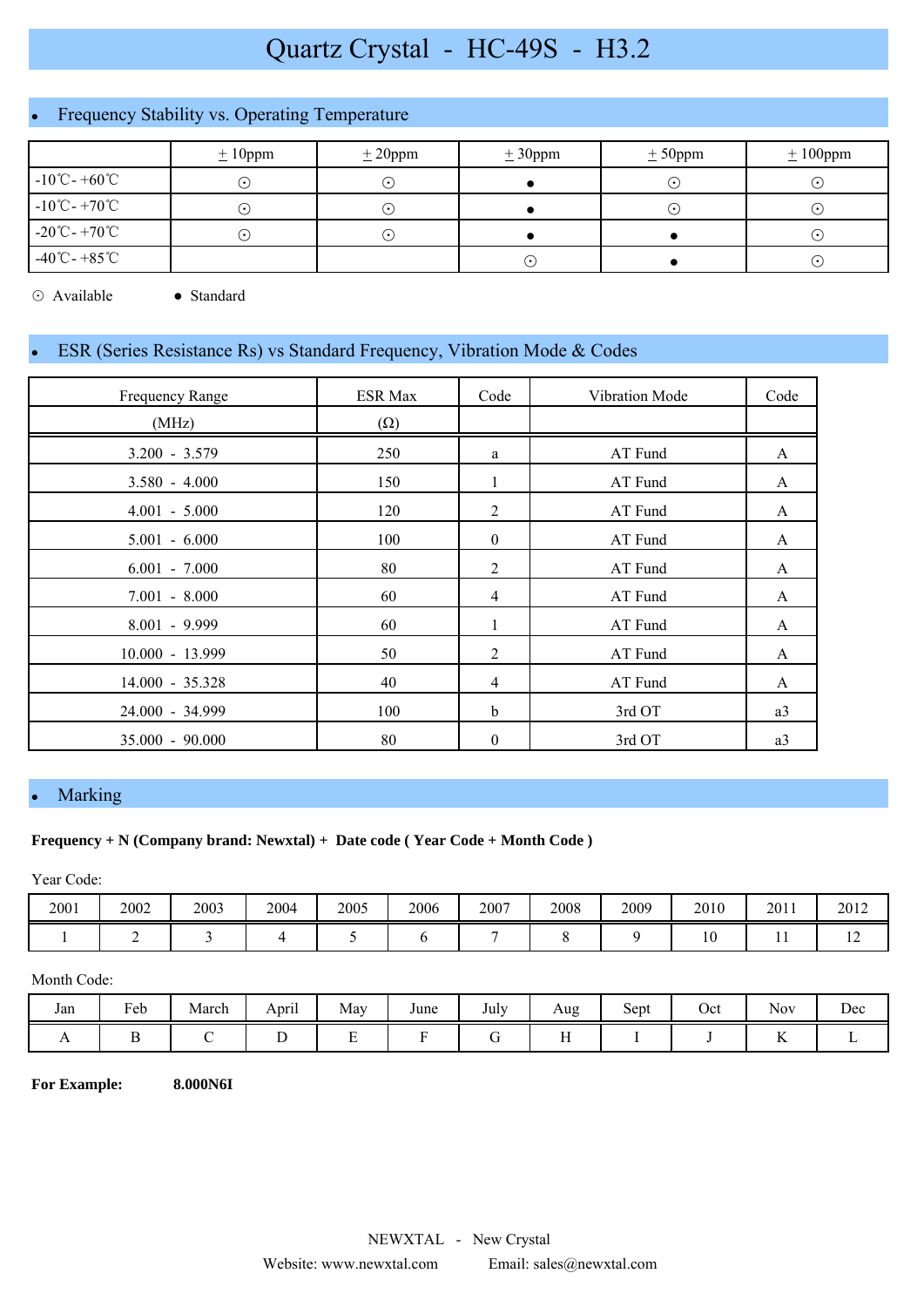# Quartz Crystal - HC-49S - H3.2

## • Ordering Information

| Drive Level | Load<br>Capacitance | Operating<br>Temperature | Frequency<br>Tolerance | Frequency<br>Stability | <b>ESR</b> | Type               | Vibration<br>Mode | Frequency | Lead-free | Packing    |
|-------------|---------------------|--------------------------|------------------------|------------------------|------------|--------------------|-------------------|-----------|-----------|------------|
| $(\mu W)$   | (pF)                | $({\rm ^{\circ}C})$      | (ppm)                  | (ppm)                  | $(\Omega)$ |                    |                   | (MHz)     |           |            |
| See Tables  |                     |                          |                        |                        |            | $F = HC-49S, H3.2$ | See Table         | xx.xxxM   | LF        | Blank=bulk |
| 100         | 20                  | $-10$ to $+60$           | $+30$                  | $\pm 30$               | 60         |                    | AT Fund           |           | Lead-free |            |
| Α           | G                   | А                        | т                      | т                      | 4          | F                  | А                 |           | LF        |            |

#### **For Example: AGATT4EA-8.000MLF**

### **Dimensions**





in mm